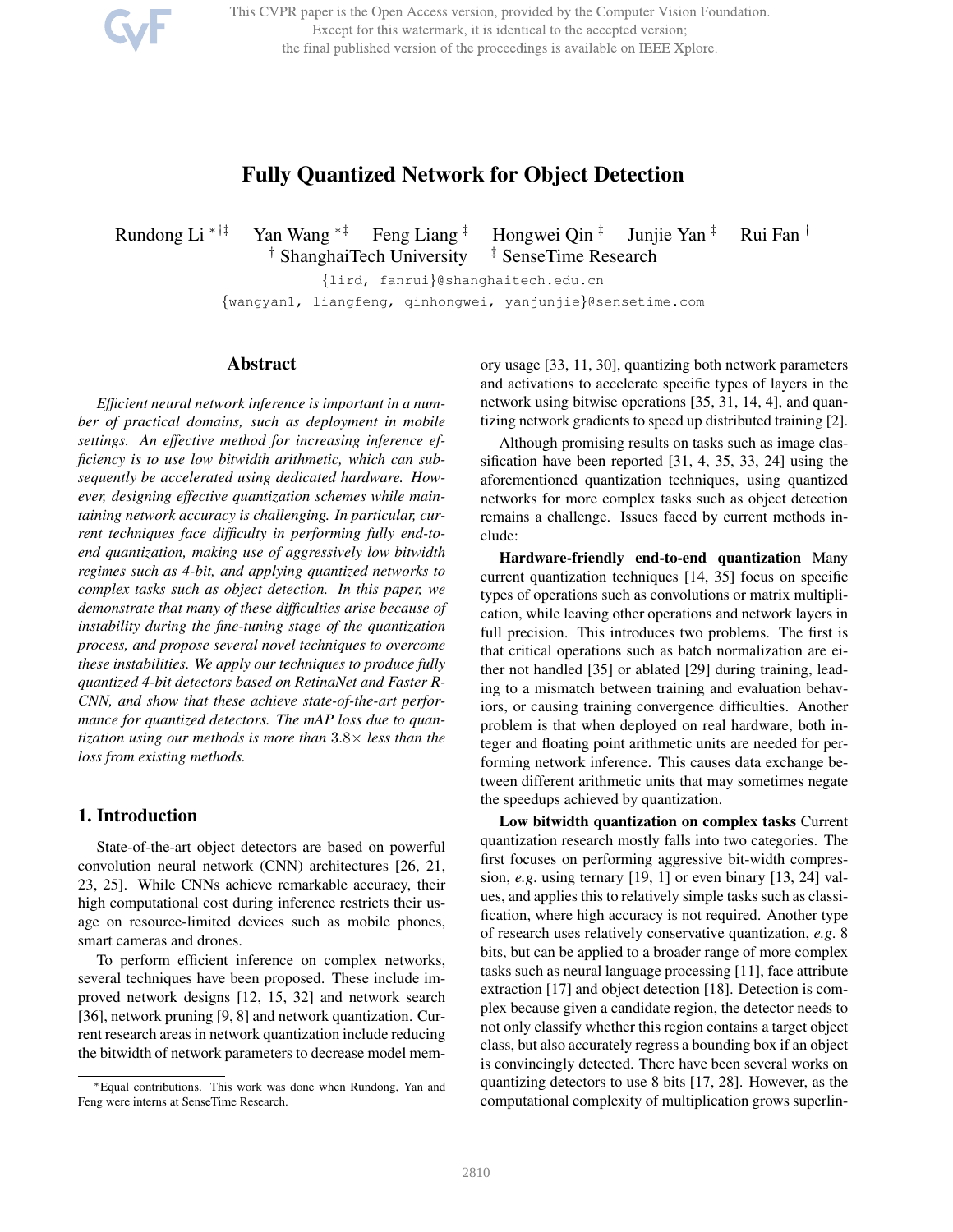early in the bitwidth of the operands, 8 bit arithmetic is often still too expensive for devices with very limited resources. A natural question thus arises whether even stronger quantization such as 4-bit can be applied to accelerate detection and other complex tasks. To answer this question, we examined a carefully designed fully end-to-end quantized detector proposed in [17]. When quantizing this detector to lower than 8 bits, we discovered that the quantization-aware fine tuning process was unstable and had difficult converging. Several best practices for 8-bit fine tuning led to very poor final accuracy in the 4-bit setting. By monitoring the evolution of the model's weights and gradients during fine tuning, we found that the poor accuracy and convergence comes from instability in several sensitive operations of the quantized model. In particular, we observed that in batch normalization layers, where batch statistics are computed using aggressively quantized activations, the very small batch sizes used in detector fine tuning led to highly degraded estimates of statistical quantities. We also found that activations after batch normalization often contain outliers that decrease quantization accuracy. Finally, we found that different channels of the model weights have large differences in magnitude, so that performing layer-wise normalization introduces large inaccuracies in certain channels.

To address these problems, we propose three effective improvements to current quantization-aware fine tuning schemes:

- 1. Freeze batch norm statistics during quantization-aware fine tuning, and always normalize activations by the means and variances obtained after the training stage.
- 2. Use a small subset of the training set to calibrate activation magnitudes. Discard outlier activation values based on percentiles and clamp quantized activations and gradients.
- 3. Use channel-wise quantization for all parameters to reduce quantization error, at the expense of a negligible amount of additional computation.

We apply our techniques to build 4-bit versions of the one-stage RetinaNet detector and two-stage Faster R-CNN detector, using a variety of networks including ResNet-18, ResNet-50 and MobileNetV2 as backbones. We performed extensive experiments using the COCO benchmark, and detailed ablation studies to identify the effectiveness of our proposed improvements. Contributions of this work include:

- 1. We propose a hardware-friendly quantization scheme which does not use any floating point arithmetic operations during inference.
- 2. We identify several difficulties faced by current lowbitwidth detectors during fine tuning, and propose

techniques to stabilize fully quantized detector fine tuning.

3. We construct and report on the performance of stateof-the-art detectors quantized to 4 bits. To our knowledge, these are the first fully quantized 4-bit object detection models that achieve acceptable accuracy loss and requires no special hardware design, and thus may be used as a baseline for future end-to-end low-bit quantization schemes on complex tasks.

# 2. Related works

# 2.1. Modern Detectors

In recent years, the dominant method for object detection has been anchor-based detection networks, including single stage detectors such as SSD [23], YOLO [25] and RetinaNet [21], and the two stage R-CNN series of detectors [7, 6, 26, 20]. In the one stage method, the features of a convolutional backbone network are fed to subnetworks for object classification and bounding box regression. In two stage methods, the first stage generates a set of object candidates with rough locations, then in the second stage these candidates are classified according to target labels and their bounding box locations are refined.

#### 2.2. Network Quantization

Network quantization is an effective method for speeding up neural networks. Most network quantization research has focused on object classification, including BNN [13], QNN [14], XNOR-Net [24], DoReFa-Net [35], INQ [33], ELQ [34], LQ-Nets [31] etc.

In terms of quantization of object detector networks, Google proposed an 8-bit quantization method [17], which led to significant improvements in the latency-accuracy tradeoff for MobileNets [12] on both ImageNet classification [5] and COCO object detection [22]. Wei *et al* [28] quantized activations in object detection models for the purpose of knowledge transfer from large to small models.

### 3. Techniques for Fully Quantized Network

In this section, we introduce a set of quantization schemes, fine tuning protocols and several specific enhancements, which we together call Fully Quantized Network (FQN), allowing quantization of an object detection network which uses full precision arithmetic to one using 4 bit arithmetic, while largely retaining the accuracy of the original network. Network quantization typically consists of three stages, full precision training, quantization and fine tuning, and finally deployment of the quantized model. We empirically observe that most quantization problems arise during the fine tuning stage, and FQN focuses on this stage.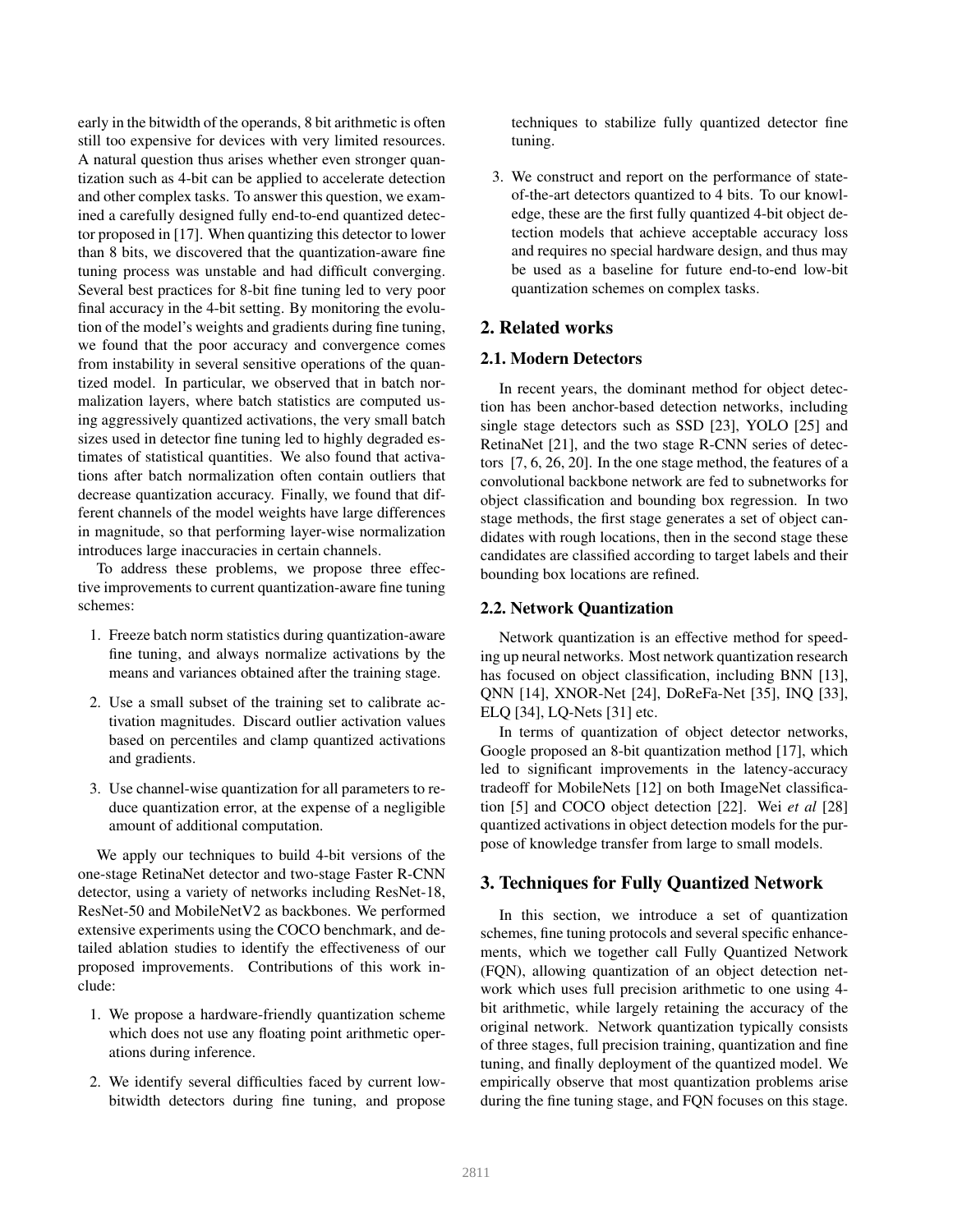

Figure 1: Histograms of affine parameter  $β$  (*left*), batch average  $μ_b$  (*middle*) and variance  $σ_b$  (*right*) at the batch norm layer "layer2.0.bn1" of a ResNet-18 RetinaNet detector during 4-bit fine tuning. Batch statistics become unstable due to small batch size and aggressively quantized activations, and thus are not used in this work.

FQN uses asymmetric uniform quantization, making it easily deployable on real world devices.

#### 3.1. Network Quantization Process

We first review the three main steps for network quantization.

*Full-precision training* is performed if no trained detector is provided. During training, weights, activations and gradients are all processed in full-precision. In each batch normalization layer, an average  $\mu_b$  and variance  $\sigma_b$  is computed for each feature channel, and then used to normalize each feature within the current minibatch. In addition, each batch normalization layer keeps track of exponential moving average (EMA) statistics  $\mu_{EMA}$  and  $\sigma_{EMA}$ , and updates them at each forward step by  $\mu_b$  and  $\sigma_b$ .

*Quantization-aware fine tuning* is performed once fullprecision training is done, or if a well trained detector is initially provided. This stage consists of additional training steps, but in which forward passes operate on weights and activations that have been quantized to the same bitwidth as that to be eventually used during inference. Note that full precision copies of the weights are still maintained, and are updated by full precision gradients throughout fine tuning.

In [17], batch normalization layers normalize input features and update  $\mu_{EMA}$ ,  $\sigma_{EMA}$  with batch statistics  $\mu_b$  and  $\sigma_b$  during fine tuning. We empirically find this harms final accuracy, and instead we propose to prevent these values from being updated during fine tuning, as discussed in §3.5.1.

*Fully-quantized inference* can be performed on hardware with integer arithmetic units, or simulated on GPUs using floating point operations. Given a fine tuned detector from the previous phase, batch normalization values  $\mu_{EMA}$  and  $\sigma_{EMA}$  and affine parameters are folded into each corresponding layer's weights, to eliminate explicit normalization and scaling during inference. Activations from normalized inputs to output predictions and all weights are quantized to the target bitwidth, and no floating point operations are performed.

# 3.2. Uniform Quantization

Modern neural networks store weights, activations and gradients as tensors of floating point values. Quantization rounds these to a smaller set of values to reduce the number of bits used in their representation. Given a full precision tensor  $X^R = [x_{0,...n-1}^R]$  and target bitwidth k, the quantization function  $Q_k(\cdot)$  maps  $x_i^R$  to the nearest quantization point  $q_i$ :

$$
\mathbf{X}^{Q} = Q_{k}(\mathbf{X}^{R}) \in \{q_{0}, q_{1}, \dots q_{2^{k}-1}\}\tag{1}
$$

We adopt a *uniform quantization* scheme in this work, where distances between adjacent quantized points are equal, so that  $X^Q$  can be represented as

$$
\mathbf{X}^Q = \Delta(\mathbf{X}^I - z) \tag{2}
$$

where  $\Delta$  is distance between adjacent quantized points,  $X<sup>T</sup>$ is a set of integer indices and  $z$  is the index for the bias. A quantization range [lb, ub], for  $lb, rb \in \mathbb{R}$  is used to determine  $q_i$  and  $\Delta$ :

$$
lb = q_0, ub = q_{2^k - 1}
$$
 (3)

$$
\Delta = \frac{ub - lb}{2^k - 1} \tag{4}
$$

Once  $\Delta$  computed, the indices tensor  $X<sup>I</sup>$  can be computed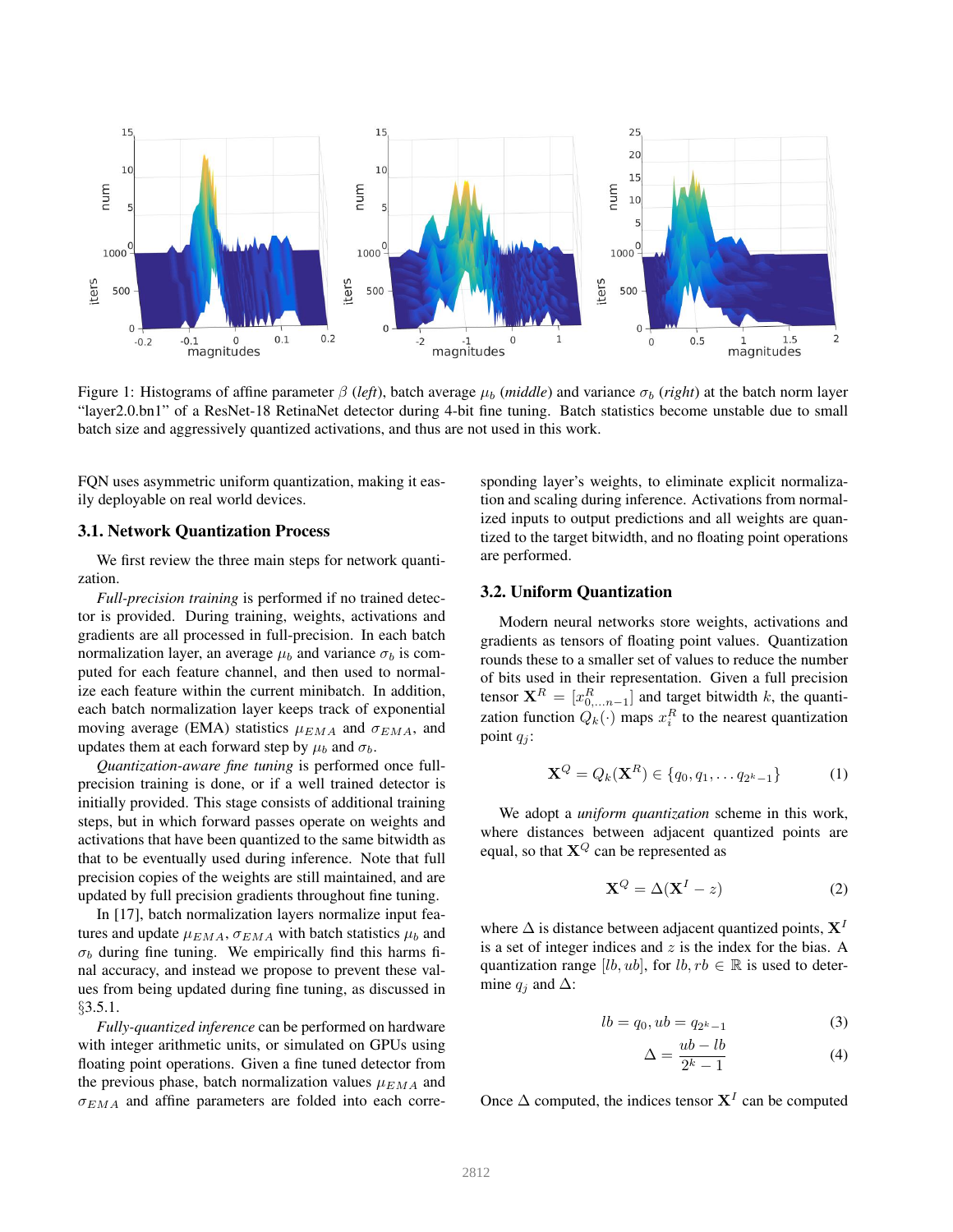

Figure 2: Histogram of channel-wise magnitude variations in weights of a ResNet-50 RetinaNet detector. The  $x$ -axis is the ratio of maximum to minimum magnitudes in different weight channels, given in units of  $dB$ . The y-axis shows the frequency of such log ratios. Note the bars on the right, indicating channels with large weight variations.

by:

$$
\mathbf{X}^R = \text{clamp}(\mathbf{X}^R, lb, ub) \tag{5}
$$

$$
\mathbf{X}^{I} = \lfloor \frac{\mathbf{X}^{R} - lb}{\Delta} \rceil \tag{6}
$$

where  $\text{clamp}(x, lb, ub) = \text{max}(\text{min}(x, ub), lb)$  restricts the first argument to the interval spanned by the second and third arguments, and where  $|\cdot|$  is the round operator.

When both weights and activations are quantized during inference, expensive floating point tensor arithmetic can be replaced by efficient integer arithmetic  $1$ :

$$
\mathbf{y} = Q_k(\mathbf{W})Q_k(\mathbf{x}) = \Delta_{\mathbf{W}}\Delta_{\mathbf{x}}(\mathbf{W}^I\mathbf{x}^I)
$$
(7)

Since the mapping operation  $Q_k(\cdot)$  is not differentiable, the straight though estimator (STE) [3] is used during network training. Note that entries outside the quantization boundaries receive no gradient:

$$
\frac{\partial y}{\partial x_i^R} = \begin{cases} \frac{\partial y}{\partial x_i^Q} & \text{if } lb \le x_i^R \le ub \\ 0 & \text{otherwise} \end{cases}
$$
 (8)

Unless noted, the following discussions are based on uniform quantization with bitwidth  $k = 4$ .

#### 3.3. Weight Quantization

CNN based detectors are usually formed by combining convolutional and fully connected layers. Convolutional layer weights are represented by a tensor with shape  $c^{out} \times c^{in} \times h^k \times w^k$ , and fully connected layer weights have shape  $c^{out} \times c^{in}$ . For both types of weight tensors  $\mathbf{W} \in \mathbb{R}^{c^{out} \times *}$  in FQN, quantization boundaries are computed along each of the  $c^{out}$  output channels:

$$
lb = \min_{axis = 1: \mathbf{W}.dim}(\mathbf{W})
$$
 (9)

$$
ub = \max_{axis=1:\mathbf{W}.dim}(\mathbf{W})
$$
 (10)

Each output channel can have a different quantization boundary. By quantizing each channel independently we ensure channels with small weight ranges use finer quantization and smaller  $\Delta$  values than channels with larger weight ranges. We found empirically that different channels can differ drastically in their weight ranges; for example, in ResNet-50's layer2.0.conv1 layer weight ranges varied from  $3.745 \times 10^{-8}$  to 0.727. As shown in Figure 2, a considerable number of weight channels in ResNet-50 have significant magnitude variations. Using layer-wise quantization in this case would have introduced severe distortion in some of the quantized values.

#### 3.4. Activation Quantization

Unlike most of works, we quantize all activations in FQN from the normalized input, to the final predictions feeding into anchor regression and non-maximum suppression (NMS). Activations are quantized in a layer-wise manner.

To determine quantization ranges  $lb$  and  $ub$  for activation  $x^l$  on layer *l*, [17] used exponential moving averages  $(EMA)$  with momentum  $M$  to record a smoothed minimum  $lb_{EMA}^l$  and maximum  $ub_{EMA}^l$  for  $\mathbf{x}^l$ . During fully quantized fine tuning, each activation's  $lb$  and  $ub$  values are assigned with these EMA statistics.

We encountered several problems when fine tuning a 4 bit detector using this method:

- 1. Hyperparameters such as EMA momentum  $M$  are difficult to set properly, and the final statistics  $lb_{EMA}^l$  and  $ub_{EMA}^l$  are very sensitive to these hyperparameters.
- 2. Normalized activations are more likely to contain outlier values. If hyperparameters are not properly set, the outliers will expand the quantization range, decrease quantization resolution and introduce quantization noise, especially on activation channels with smaller magnitudes.

#### 3.4.1 Reducing Activation Instability

To control this instability, we develop a simple yet effective method. We randomly sample  $n_{cal}$  batches of training data to build a small calibration set, then evaluate a trained detector on the calibration set and record each layers activation values, between the  $\gamma'$ th and  $1-\gamma'$ th percentiles, for some  $0 < \gamma < 1$ .

<sup>&</sup>lt;sup>1</sup>We omit the bias term  $z$  for clarity.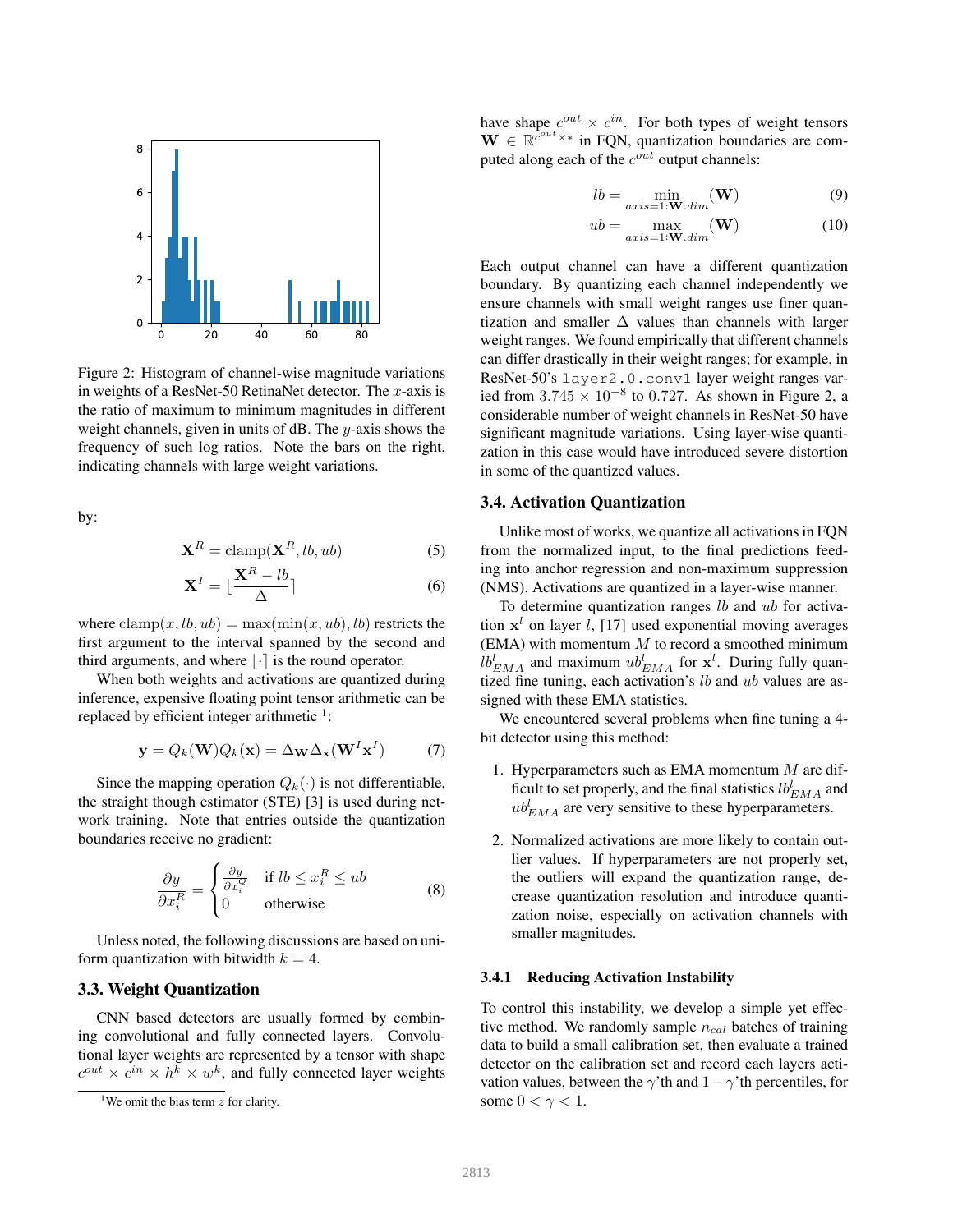

Figure 3: Stabilized batch norm folding: BN statistics  $\mu, \sigma$ and affine parameters  $\alpha$ ,  $\beta$  are folded into parameters W and b of the preceding Conv or FC layers. Note that statistics  $\mu_{\text{EMA}}$  and  $\sigma_{\text{EMA}}$  from trained full-precision BN layers are used instead of per-bath statistics from quantized activations, to address the instability during quantization-aware fine-tuning.

We empirically find using  $n_{cal} = 20$  and  $\gamma = 0.999$ yield good performance on all our evaluated settings. In addition, as shown in §4.2, quantization fine tuning results are largely insensitive to  $\gamma$  selection.

#### 3.5. Batch Normalization Folding

During training, the batch normalization [16] layers normalize input  $x^l$  in batch b using minibatch statistics  $\mu_b$  and  $\sigma_b$  to eliminate covariance shifting.  $\mu_b$  and  $\sigma_b$  are also used to update EMA statistics  $\mu_{EMA}$  and  $\sigma_{EMA}$ , smoothed by a momentum. During inference, EMA statistics and the batch normalization affine parameters  $\alpha$  and  $\beta$  are folded into the previous layer's weights and biases. Folded weights are then quantized in the same way as normal weights and used in subsequent computations.

In [17], the training computation graph is modified to simulate noise introduced from the quantized folded weights:

$$
W_{fold} = \frac{\alpha}{\sqrt{\sigma_b^2 + \epsilon}} W \tag{11}
$$

$$
b_{fold} = \frac{\alpha}{\sqrt{\sigma_b^2 + \epsilon}} (b - \mu_b) + \beta \tag{12}
$$

where  $\sigma_b$  and  $\mu_b$  are full precision values.

#### 3.5.1 Reducing Batch Normalization Instability

As shown in Figure 1, the batch normalization parameters and batch statistics are both unstable during fine tuning. This introduces significant quantization noise when the parameters are folded into the previous layer, and this effect is magnified when using aggressive 4 bit quantization. In practice, this is one of the main obstacles to fine tuning stability.

We propose a simple solution to address this problem. Since the EMA statistics of  $\mu$  and  $\sigma$  from a well trained model should match that of the input data, during fine tuning we replace the unstable  $\sigma_b$ ,  $\mu_b$  in (11) and (12) by the EMA statistics  $\sigma_{EMA}$  and  $\mu_{EMA}$ , obtained during the fullprecision training stage. Furthermore, we do not update the  $\sigma_{EMA}$ ,  $\mu_{EMA}$  values during fine tuning; we call this *freezing* the batch normalization values. This procedure is illustrated in Figure 3.

$$
W_{fold} = \frac{\alpha}{\sqrt{\sigma_{EMA}^2 + \epsilon}} W \tag{13}
$$

$$
b_{fold} = \frac{\alpha}{\sqrt{\sigma_{EMA}^2 + \epsilon}} (b - \mu_{EMA}) + \beta \tag{14}
$$

We show in experiments that freezing batch normalization values improves fine tuning stability and yields improved accuracy. Another benefit is that no additional computations are needed during fine tuning to calculate  $\sigma_b$  and  $\mu_b$ . A similar technique is also used in [18], but they only freeze the batch normalization values during the last few thousand steps of training.

#### 3.6. Implementation Details

Zero-point alignment As a standard practice when deploying quantized networks to hardware, the zero point in  $X^R$  should be accurately mapped to  $X^Q$ . This alignment is critical to maintaining the quantized network's accuracy, because misalignment of the zero-point will introduce significant errors in operations such as zero-padding. We do this alignment by nudging quantization boundaries with respect to quantization resolution.

Upsampling and element-wise operations Feature pyramid networks (FPN) [20] are commonly used in modern detectors. To eliminate float point operations in evaluating FPN, we adopt two modifications: 1. All upsamplings are performed by nearest interpolation. 2. Element-wise addition is performed using the same scheme as [17] to eliminate floating point rescaling, *i.e.* rescaling of operands  $\Delta$  is performed by higher precision fix-point multiplication followed by bit-shifting.  $Q_k(\cdot)$  is added to addition inputs and outputs to model this behavior during fine tuning.

#### 4. Experiments

To evaluate the proposed FQN detectors, we perform a series of experiments on the COCO detection benchmark [22]. COCO is one of the most popular object detection dataset. It is widely used to benchmark state-of-the-art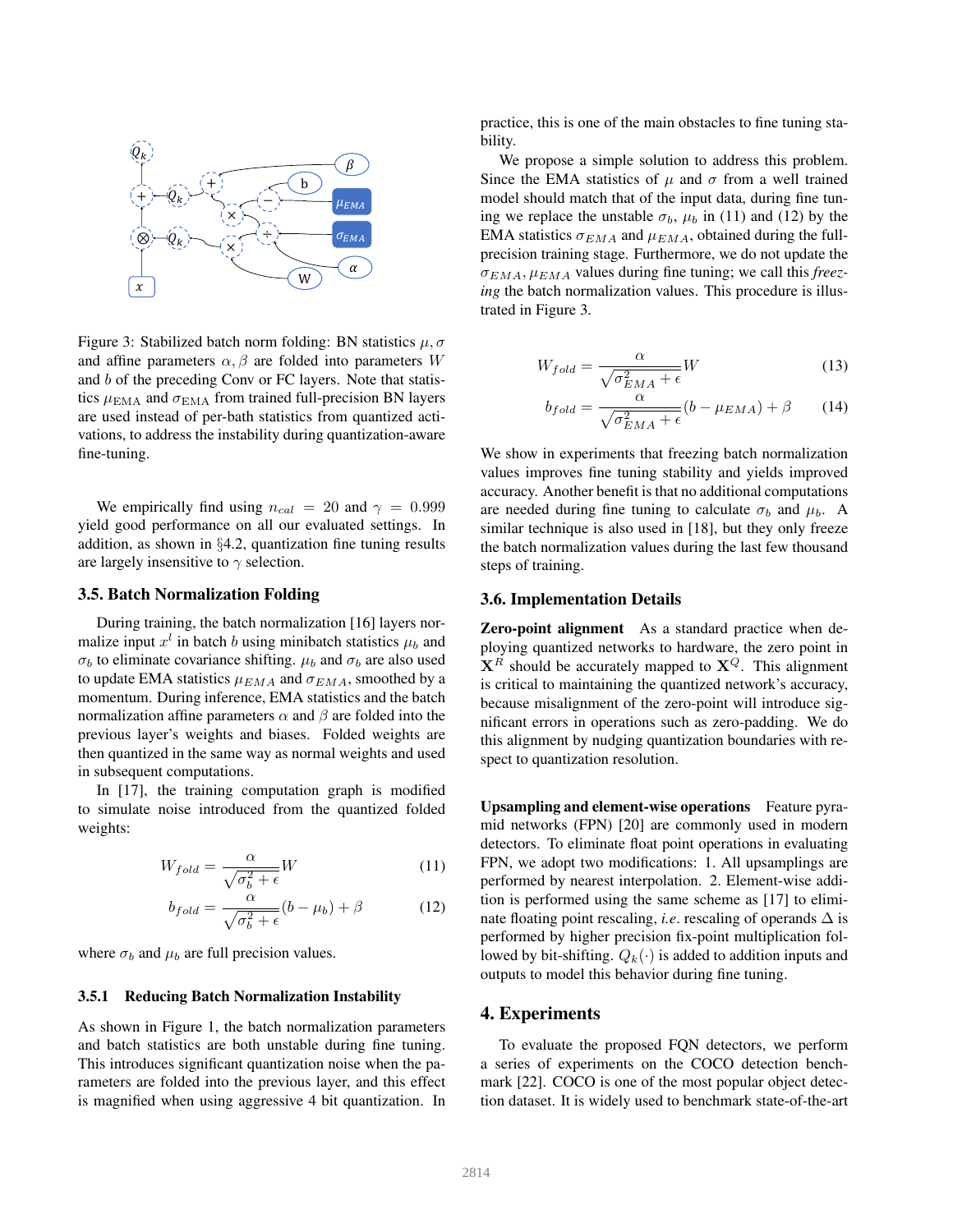|                                   |       | mAP   |                  |             |        | mAR    |                 |              |               |                     |                            |                          |              |
|-----------------------------------|-------|-------|------------------|-------------|--------|--------|-----------------|--------------|---------------|---------------------|----------------------------|--------------------------|--------------|
| Model                             | Input | AP    | ${\rm AP}^{0.5}$ | $AP^{0.75}$ | $AP^S$ | $AP^M$ | AP <sup>L</sup> | $\rm AR^{1}$ | $\rm AR^{10}$ | $\mathrm{AR}^{100}$ | $\mathrm{AR}^{\mathrm{S}}$ | $\mathrm{AR}^\mathrm{M}$ | $\rm AR^{L}$ |
| R50-FP32                          | 800   | 0.356 | 0.551            | 0.382       | 0.203  | 0.393  | 0.465           | 0.308        | 0.498         | 0.529               | 0.335                      | 0.569                    | 0.680        |
| $R50$ -INT4                       | 800   | 0.325 | 0.515            | 0.347       | 0.173  | 0.356  | 0.426           | 0.286        | 0.463         | 0.493               | 0.298                      | 0.530                    | 0.643        |
| R34-FP32                          | 800   | 0.348 | 0.538            | 0.371       | 0.192  | 0.381  | 0.460           | 0.306        | 0.493         | 0.523               | 0.319                      | 0.564                    | 0.686        |
| $R34$ -INT4                       | 800   | 0.313 | 0.504            | 0.333       | 0.161  | 0.344  | 0.416           | 0.284        | 0.457         | 0.487               | 0.284                      | 0.524                    | 0.647        |
| R <sub>18</sub> -FP <sub>32</sub> | 800   | 0.317 | 0.503            | 0.337       | 0.164  | 0.346  | 0.424           | 0.288        | 0.464         | 0.495               | 0.297                      | 0.529                    | 0.652        |
| R <sub>18</sub> -INT <sub>4</sub> | 800   | 0.286 | 0.469            | 0.299       | 0.149  | 0.312  | 0.387           | 0.268        | 0.433         | 0.461               | 0.269                      | 0.491                    | 0.621        |
| <b>MN2-FP32</b>                   | 600   | 0.275 | 0.448            | 0.290       | 0.154  | 0.289  | 0.365           | 0.267        | 0.441         | 0.470               | 0.283                      | 0.492                    | 0.615        |
| MN2-INT4                          | 600   | 0.255 | 0.425            | 0.269       | 0.134  | 0.271  | 0.345           | 0.253        | 0.417         | 0.445               | 0.256                      | 0.468                    | 0.596        |

(a) RetinaNet results on COCO

|                                   | Input | mAP   |                |             |        |        | mAR             |            |               |                     |                          |                          |                 |
|-----------------------------------|-------|-------|----------------|-------------|--------|--------|-----------------|------------|---------------|---------------------|--------------------------|--------------------------|-----------------|
| Model                             |       | AP    | $\rm AP^{0.5}$ | $AP^{0.75}$ | $AP^S$ | $AP^M$ | AP <sup>L</sup> | $\rm AR^1$ | $\rm AR^{10}$ | $\mathrm{AR}^{100}$ | $\mathrm{AR}^\mathrm{S}$ | $\mathrm{AR}^\mathrm{M}$ | AR <sup>L</sup> |
| R50-FP32                          | 800   | 0.377 | 0.593          | 0.409       | 0.220  | 0.415  | 0.489           | 0.316      | 0.513         | 0.541               | 0.364                    | 0.580                    | 0.678           |
| $R50$ -INT4                       | 800   | 0.331 | 0.540          | 0.355       | 0.182  | 0.362  | 0.436           | 0.291      | 0.468         | 0.494               | 0.320                    | 0.529                    | 0.629           |
| R34-FP32                          | 800   | 0.358 | 0.576          | 0.384       | 0.211  | 0.390  | 0.461           | 0.307      | 0.496         | 0.526               | 0.348                    | 0.564                    | 0.611           |
| $R34$ -INT4                       | 800   | 0.318 | 0.529          | 0.339       | 0.176  | 0.344  | 0.422           | 0.284      | 0.460         | 0.486               | 0.306                    | 0.520                    | 0.634           |
| R <sub>18</sub> -FP <sub>32</sub> | 800   | 0.322 | 0.538          | 0.340       | 0.180  | 0.347  | 0.419           | 0.286      | 0.466         | 0.494               | 0.326                    | 0.524                    | 0.630           |
| R <sub>18</sub> -INT <sub>4</sub> | 800   | 0.281 | 0.484          | 0.293       | 0.145  | 0.304  | 0.381           | 0.263      | 0.429         | 0.454               | 0.281                    | 0.480                    | 0.594           |
| <b>MN2-FP32</b>                   | 600   | 0.290 | 0.497          | 0.295       | 0.160  | 0.307  | 0.390           | 0.272      | 0.439         | 0.465               | 0.280                    | 0.502                    | 0.610           |
| MN2-INT4                          | 600   | 0.255 | 0.453          | 0.257       | 0.127  | 0.275  | 0.352           | 0.250      | 0.402         | 0.426               | 0.236                    | 0.465                    | 0.573           |

(b) Faster R-CNN results on COCO

Table 1: Performance of FQN detectors on the COCO benchmark. Standard metrics including mean average precision (mAP) and mean average recall (mAR) on coco-2017-val are reported. Models with "-INT4" suffix are fine-tuned and evaluated in 4-bits precision. Note that models with MobileNetV2 backbone use an input size of 600 pixels due to GPU memory limitation.

object detectors because of its rich annotations and challenging scenarios. In all our experiments, results are evaluated by standard COCO metrics including average precision and average recall on the bounding box detection task. To analyze the sources of the improvements produced by our approach, we also conduct a series of ablation studies on detection tasks using as backbones ResNet [10] and MobileNets [27] in 4-bit and 8-bit settings.

Training protocol Detectors are trained on COCO the data-set coco-2017-train partition using fullprecision before quantization. Backbones are initialized with classification models pre-trained on the ImageNet dataset. Training is performed with synchronized SGD across 16 workers. The batch size on each worker is 2. The learning rate is warmed up to 0.04, then scaled by a factor of 0.1 at 30K and 80K steps.

Quantization-aware fine-tuning is performed on the same dataset, with detector weights and activations quantized to 4-bits. This procedure uses identical settings as fullprecision training, except that the learning rate is fixed to 0.004. Activation ranges are measured at the 99.9% and

0.1% percentiles on 20 randomly sampled data batches from the training set. Finetuning stops after 40K steps, and results on checkpoints with the highest mAP<sup>0</sup>.5:0.<sup>95</sup> on the coco-2017-val partition are reported.

All training and evaluation images are resized so that their shorter edges are 800 pixels. Images are augmented by random horizontal flipping during training, and no evaluation augmentations are performed. Note that FQN with MobileNetV2 backbone uses an input size of 600 pixels due to GPU memory limitations.

#### 4.1. Main Results on COCO

We apply our proposed finetuning scheme to both one stage RetinaNet detectors and two stage Faster R-CNN detectors. ResNet-18, ResNet-32, ResNet-50, and the compact MobileNetV2 are used as backbones. Results of both full-precision baselines and 4-bit FQN on the coco-2017-val partition are listed in Table 1.

As shown, FQN can achieve acceptable accuracy loss on different detection frameworks and backbones. The 4-bit RetinaNet detector with MobileNetV2 backbone only suffers a 2.0% mAP loss compared to its full-precision base-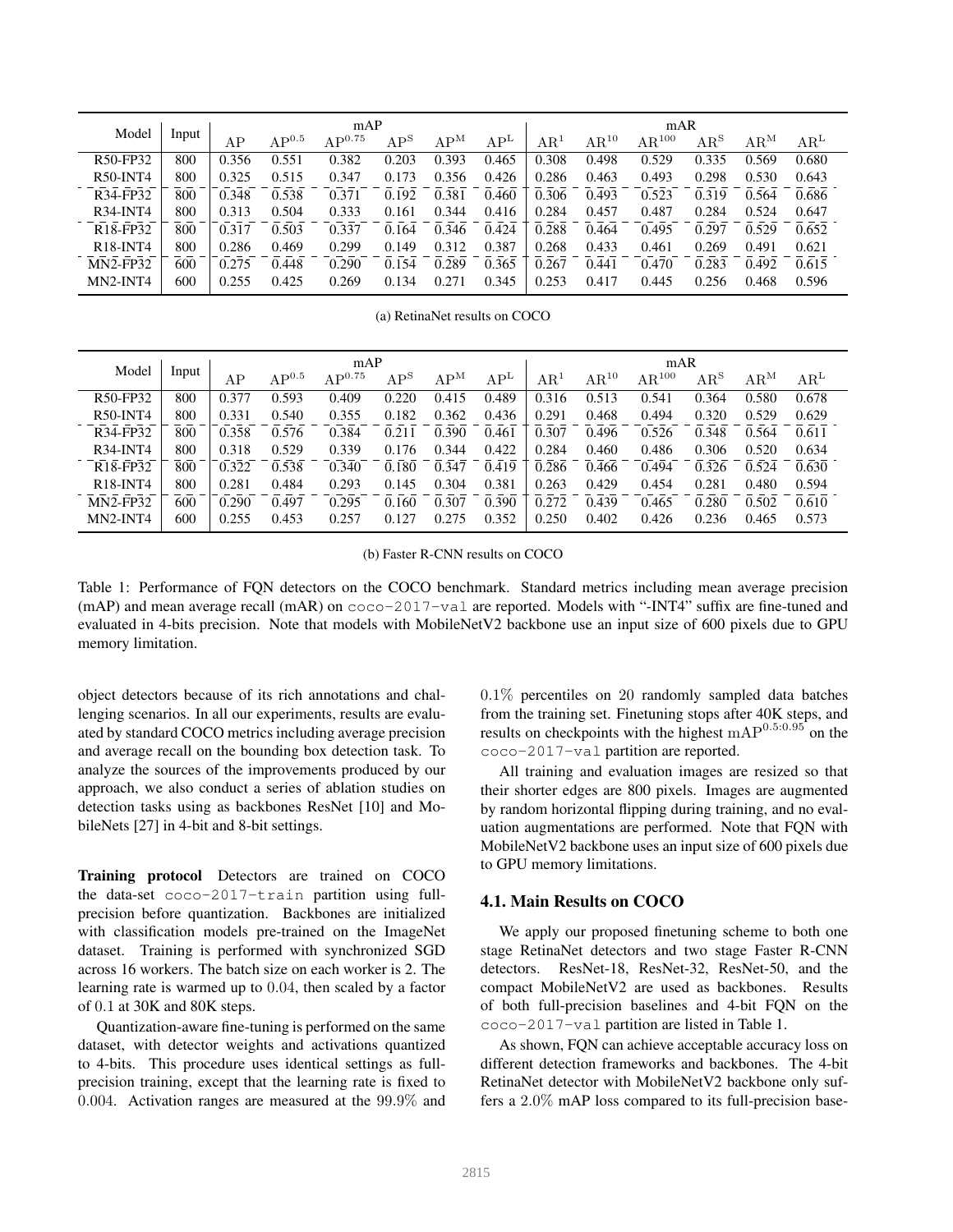| #              | F | P | $\mathsf{C}$ | AP    | $AP^{0.5}$ | $AP^{0.75}$ |
|----------------|---|---|--------------|-------|------------|-------------|
| 0              |   |   |              | 0.317 | 0.503      | 0.337       |
| 1              |   |   |              | 0.197 | 0.348      | 0.198       |
| $\overline{c}$ |   |   |              | 0.235 | 0.402      | 0.245       |
| 3              |   |   |              | 0.222 | 0.381      | 0.228       |
| $\overline{4}$ |   |   |              | 0.250 | 0.419      | 0.260       |
| 5              |   |   |              | 0.254 | 0.426      | 0.265       |
| 6              |   |   | ✓            | 0.268 | 0.442      | 0.280       |
| 7              |   |   |              | 0.273 | 0.449      | 0.288       |
| 8              |   |   |              | 0.286 | 0.469      | 0.299       |

| #              | F            | P | $\mathsf{C}$ | AP    | $\rm AP^{0.5}$ | $\mathrm{AP}^{0.75}$ |
|----------------|--------------|---|--------------|-------|----------------|----------------------|
| 0              |              |   |              | 0.317 | 0.503          | 0.337                |
| 1              |              |   |              | 0.296 | 0.475          | 0.312                |
| $\overline{c}$ |              |   |              | 0.299 | 0.481          | 0.314                |
| 3              |              |   |              | 0.313 | 0.499          | 0.344                |
| 4              |              |   |              | 0.293 | 0.473          | 0.308                |
| 5              | $\checkmark$ |   |              | 0.312 | 0.495          | 0.311                |
| 6              |              |   | $\checkmark$ | 0.302 | 0.482          | 0.319                |
| 7              |              | √ | ✓            | 0.312 | 0.497          | 0.311                |
| 8              |              |   |              | 0.314 | 0.498          | 0.332                |

(a) Ablations on 4-bits ResNet-18 RetinaNet

(b) Ablations on 8-bits ResNet-18 RetinaNet

Table 2: Ablation studies on the COCO benchmark. In all subtables, row 0 is the FP32 baseline, row 1 is finetuned by methods in [17], and row 8 is our proposed FQN. F indicates batch norm freezing, P indicates using percentiles for activation statistics, and C indicates using channel-wise quantization.

| Precision | F | ΔP    | $AP^{0.5}$ | $\Delta$ $\mathbf{p}^{0.75}$ |
|-----------|---|-------|------------|------------------------------|
| 4 bits    |   | 0.226 | 0.384      | 0.235                        |
| 4 bits    |   | 0.236 | 0.400      | 0.245                        |
| 8 bits    |   | 0.299 | 0.479      | 0.316                        |
| 8 bits    |   | 0.300 | 0.480      | 0.318                        |

Table 3: Comparisons on FreezeBN strategy on different bit-width. Checking F means freezing BN in the entire finetuning process, otherwise only freezing BN in the final 10k steps as in [18].

line. 4-bit ResNet-50 incurs 3.1% mAP loss when used in the RetinaNet detector, and 4.6% mAP loss when used in the Faster R-CNN detector. Considering ResNet and MobileNets are compact and widely used, these experiments indicates the robustness and generality of FQN.

Note that for all backbones, two stage Faster R-CNN detectors always incur higher mAP loss than one stage RetinaNet detectors. One possible reason is that the number of parameters in the region proposal network (RPN) and final prediction sub-nets of Faster R-CNN is smaller than the number of parameters in the classification and bounding box regression sub-nets of RetinaNet. Another possibility is the fully connected layers in Faster R-CNN detectors are more sensitive to quantization.

#### 4.2. Ablation Studies

We also analyzed FON by performing a number of ablation studies using ResNet-18 with a RetinaNet detector on COCO's coco-2017-val partition. We choose ResNet-18 as the backbone because it is a relatively small networks, and hence more sensitive to quantization, and because ResNet-18 has received great interest from the network compression community.

FQN shares many features with [17], which is designed for 8-bit networks. We therefore also report our reproduced

| Table 4: Comparison of varying percentile $\gamma$ durning cali- |  |
|------------------------------------------------------------------|--|
| brating activation ranges.                                       |  |

 $\gamma$  | AP  $AP^{0.5}$  AP<sup>0.75</sup> 0.9990 0.286 0.469 0.299  $0.9973 \begin{array}{|l} \infty.289 \quad 0.469 \quad 0.308 \end{array}$ 0.9545 0.275 0.449 0.287

4 and 8-bit results based on [17]'s method.

Results are listed in Table 2. In both subtables in Table 2, row 0 is the FP32 full precision baseline, row 1 is our reproduced results for [17]. A check in the F column indicates batch normalization statistics were frozen during the entire fine tuning process, as described in  $\S 3.5.1$ . A check in the P column indicates activation ranges used percentiles instead of EMA statistics, as described in §3.4.1. Finally, a check in the C column indicates network weights were quantized on a per channel basis, as described in §3.3.

Freezing BarchNorm statistics As shown in rows 1 and 2 in Table 2a and Table 2b, freezing batch normalization statistics leads to a significant increase of 3.8% on 4-bit mAP, and a small improvement of 0.3% in 8-bit. This indicates that batch normalization in low bitwidth detectors are more likely to suffer instability from low quality activation statistics.

Recent work in [18] also indicated freezing batch normalization statistics helps quantized fine tuning. However, [18] suggested freezing statistics only in the last few thousand steps of training. We compared our method with theirs on both 4 and 8-bit settings. As shown in Table 3, freezing statistics during the entire fine tuning process leads to better performance, at least in detection tasks. One possible reason for this is that detectors are fine tuned in smaller mini-batches, so quantization noise introduced in detection models batch statistics are relatively strong.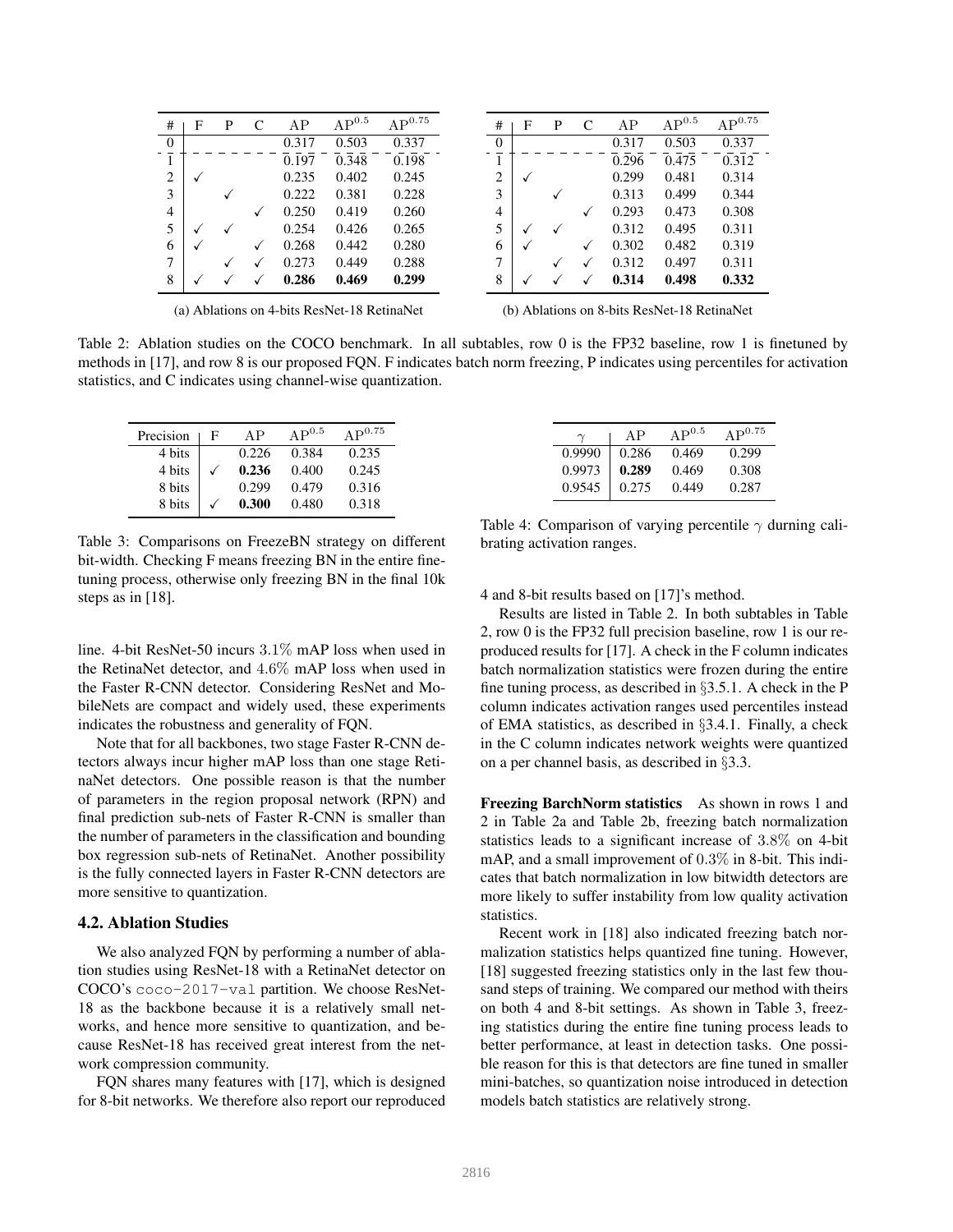| #              | Method                 | Act. calibration      | mAP                 |
|----------------|------------------------|-----------------------|---------------------|
| 0              | FP32 baseline          |                       | 0.317               |
|                | Integer-only [17]      | Moving average        | 0.197               |
| $\overline{c}$ | Quant whitepaper [18]  | Moving average        | 0.226               |
| 3              | DoReFa-Net [35] foldBN | Clip to $[-1,0], +1]$ | 0.039               |
| 4              | XNOR-Net [24] foldBN   | Moving average        | $\overline{0.244}$  |
| 5              |                        | Percentile            | 0.267               |
| 6              | hīrs                   | Percentile            | $\overline{0}$ .286 |

Table 5: Baseline comparisons on 4-bit ResNet-18 RetinaNet.

Percentile based activation clamping Comparing rows 1 with 3 in Table 2a and Table 2b, we find that using percentile statistics to clamp activation values improves performance in both the 4 and 8-bit settings. The mAP gains are 2.5% and 1.7%, respectively.

To analyze the efficiency and robustness of percentile based statistics, we evaluate our model (shown in row #8 in Table 2a) by varying  $\gamma$ . We compared the default  $\gamma = 0.999$ with  $\gamma = 0.9973$  and  $\gamma = 0.9545$ . The latter two  $\gamma$  values represent clamping activation values within a range of  $\pm 2\sigma$  and  $\pm 3\sigma$ , respectively. They lie around the mean activation value, assuming activation values are stochastic and follow a Gaussian distribution. As shown in Table 4,  $\gamma = 0.9973$  yields slightly better performance, though the effect is small.

Channel-wise quantization scheme Comparing rows 1 with 4 in Table 2a and Table 2b, we see that using channelwise quantization produces a 5.3% mAP gain in 4-bit settings. This significant improvement indicates the magnitude the variation between weights is an important factor for accuracy loss in low bitwidth scenarios.

#### 4.3. Comparison with Previous Methods

We now compare our proposed FQN method with several existing methods, including integer-only detection [17], the quantization whitepaper [18], XNOR-Net [24] and DoReFa-Net [35], applied to ResNet-18 RetinaNet in 4-bit precision. We note that XNOR-Net and DoReFa-Net perform certain operations in floating point (*e.g*. batch normalization), while all operations in FQN are quantized. Thus, for a proper comparison we quantized all operations in XNOR-Net and DoReFa-Net. We also note that [24] only specified a calibration method for 1-bit activations. In our results we report on two 4-bit calibration methods using a moving average and our proposed percentile method, as shown in rows 4 and 5 of Table 5, respectively. As can be seen, the detection accuracy (mAP) of FQN is significantly better than all the baselines.



Figure 4: Fine-tuning curve for 4-bit ResNet-18 RetinaNet. The  $x$ -axis is the number of fine-tuning iterations. Note that methods which calibrate activation ranges using moving average delay activation quantization for 10K iterations, causing a trough. Also, methods using channel-wise quantization have higher starting accuracy.

FQN also improves the convergence speed compared to previous methods during quantization-aware fine-tuning. As shown in Figure 4, FQN converges much faster, the mAP of FQN nearly recovers to 0.27 after only 1K steps of finetuning, and is stable during the entire fine-tuning process.

#### 5. Conclusion

In this paper, we propose FQN, a general quantization approach for low-precision, integer-only arithmetic inference. FQN supports end-to-end fully quantized training of complex object detection tasks. Compared to previous quantization methods, our approach produces a 4-bit model with performance very close to the 32-bit floating-point version, even on mobile friendly networks. We hope this approach and the observations in our experimental analysis can facilitate future quantization research and industrial vision applications on resource constrained devices.

# References

- [1] Hande Alemdar, Vincent Leroy, Adrien Prost-Boucle, and Frederic Petrot. Ternary neural networks for resourceefficient ai applications. *2017 International Joint Conference on Neural Networks (IJCNN)*, May 2017.
- [2] Dan Alistarh, Demjan Grubic, Jerry Li, Ryota Tomioka, and Milan Vojnovic. Qsgd: Communication-efficient sgd via gradient quantization and encoding, 2016.
- [3] Yoshua Bengio, Nicholas Léonard, and Aaron Courville. Estimating or propagating gradients through stochastic neurons for conditional computation, 2013.
- [4] Zhaowei Cai, Xiaodong He, Jian Sun, and Nuno Vasconcelos. Deep learning with low precision by half-wave gaussian quantization. *arXiv preprint arXiv:1702.00953*, 2017.
- [5] Jia Deng, Wei Dong, Richard Socher, Li-Jia Li, Kai Li, and Li Fei-Fei. Imagenet: A large-scale hierarchical image database. In *Computer Vision and Pattern Recognition, 2009. CVPR 2009. IEEE Conference on*, pages 248–255. IEEE, 2009.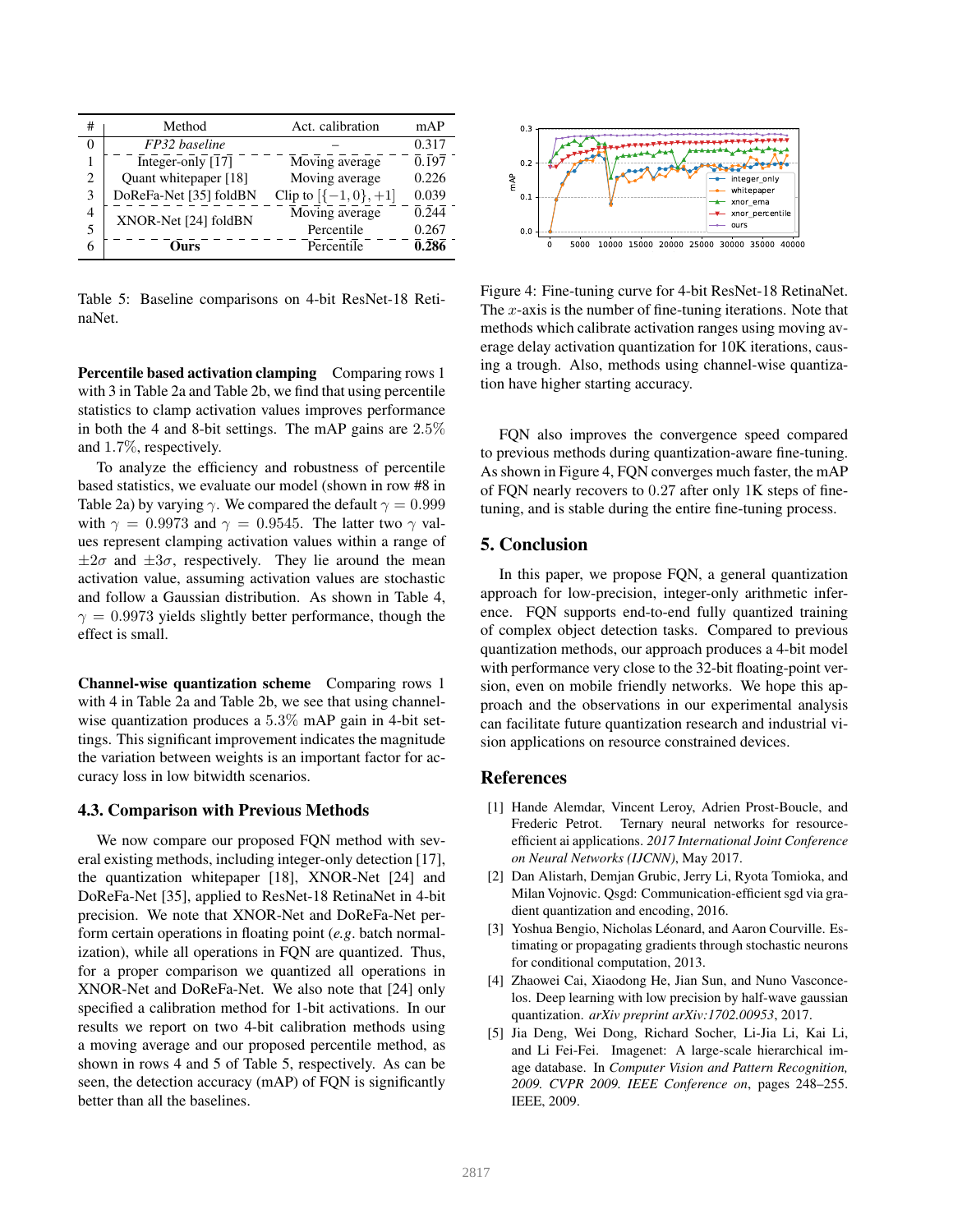- [6] Ross Girshick. Fast r-cnn. In *Proceedings of the IEEE international conference on computer vision*, pages 1440–1448, 2015.
- [7] Ross Girshick, Jeff Donahue, Trevor Darrell, and Jitendra Malik. Rich feature hierarchies for accurate object detection and semantic segmentation. In *Proceedings of the IEEE conference on computer vision and pattern recognition*, pages 580–587, 2014.
- [8] Yiwen Guo, Anbang Yao, and Yurong Chen. Dynamic network surgery for efficient dnns, 2016.
- [9] Song Han, Huizi Mao, and William J Dally. Deep compression: Compressing deep neural networks with pruning, trained quantization and huffman coding. *arXiv preprint arXiv:1510.00149*, 2015.
- [10] Kaiming He, Xiangyu Zhang, Shaoqing Ren, and Jian Sun. Deep residual learning for image recognition. In *Proceedings of the IEEE conference on computer vision and pattern recognition*, pages 770–778, 2016.
- [11] Lu Hou and James T. Kwok. Loss-aware weight quantization of deep networks, 2018.
- [12] Andrew G Howard, Menglong Zhu, Bo Chen, Dmitry Kalenichenko, Weijun Wang, Tobias Weyand, Marco Andreetto, and Hartwig Adam. Mobilenets: Efficient convolutional neural networks for mobile vision applications. *arXiv preprint arXiv:1704.04861*, 2017.
- [13] Itay Hubara, Matthieu Courbariaux, Daniel Soudry, Ran El-Yaniv, and Yoshua Bengio. Binarized neural networks. In *Advances in neural information processing systems*, pages 4107–4115, 2016.
- [14] Itay Hubara, Matthieu Courbariaux, Daniel Soudry, Ran El-Yaniv, and Yoshua Bengio. Quantized neural networks: Training neural networks with low precision weights and activations. *The Journal of Machine Learning Research*, 18(1):6869–6898, 2017.
- [15] Forrest N Iandola, Song Han, Matthew W Moskewicz, Khalid Ashraf, William J Dally, and Kurt Keutzer. Squeezenet: Alexnet-level accuracy with 50x fewer parameters and¡ 0.5 mb model size. *arXiv preprint arXiv:1602.07360*, 2016.
- [16] Sergey Ioffe and Christian Szegedy. Batch normalization: Accelerating deep network training by reducing internal covariate shift. *arXiv preprint arXiv:1502.03167*, 2015.
- [17] Benoit Jacob, Skirmantas Kligys, Bo Chen, Menglong Zhu, Matthew Tang, Andrew Howard, Hartwig Adam, and Dmitry Kalenichenko. Quantization and training of neural networks for efficient integer-arithmetic-only inference. In *The IEEE Conference on Computer Vision and Pattern Recognition (CVPR)*, June 2018.
- [18] Raghuraman Krishnamoorthi. Quantizing deep convolutional networks for efficient inference: A whitepaper. *arXiv preprint arXiv:1806.08342*, 2018.
- [19] Fengfu Li, Bo Zhang, and Bin Liu. Ternary weight networks, 2016.
- [20] Tsung-Yi Lin, Piotr Dollár, Ross B Girshick, Kaiming He, Bharath Hariharan, and Serge J Belongie. Feature pyramid networks for object detection. In *CVPR*, volume 1, page 4, 2017.
- [21] Tsung-Yi Lin, Priyal Goyal, Ross Girshick, Kaiming He, and Piotr Dollár. Focal loss for dense object detection. *IEEE transactions on pattern analysis and machine intelligence*, 2018.
- [22] Tsung-Yi Lin, Michael Maire, Serge Belongie, James Hays, Pietro Perona, Deva Ramanan, Piotr Dollár, and C Lawrence Zitnick. Microsoft coco: Common objects in context. In *European conference on computer vision*, pages 740–755. Springer, 2014.
- [23] Wei Liu, Dragomir Anguelov, Dumitru Erhan, Christian Szegedy, Scott Reed, Cheng-Yang Fu, and Alexander C Berg. Ssd: Single shot multibox detector. In *European conference on computer vision*, pages 21–37. Springer, 2016.
- [24] Mohammad Rastegari, Vicente Ordonez, Joseph Redmon, and Ali Farhadi. Xnor-net: Imagenet classification using binary convolutional neural networks. In *European Conference on Computer Vision*, pages 525–542. Springer, 2016.
- [25] Joseph Redmon, Santosh Divvala, Ross Girshick, and Ali Farhadi. You only look once: Unified, real-time object detection. In *Proceedings of the IEEE Conference on Computer Vision and Pattern Recognition*, pages 779–788, 2016.
- [26] Shaoqing Ren, Kaiming He, Ross Girshick, and Jian Sun. Faster r-cnn: Towards real-time object detection with region proposal networks. In *Advances in neural information processing systems*, pages 91–99, 2015.
- [27] Mark Sandler, Andrew Howard, Menglong Zhu, Andrey Zhmoginov, and Liang-Chieh Chen. Mobilenetv2: Inverted residuals and linear bottlenecks. In *Proceedings of the IEEE Conference on Computer Vision and Pattern Recognition*, pages 4510–4520, 2018.
- [28] Yi Wei, Xinyu Pan, Hongwei Qin, Wanli Ouyang, and Junjie Yan. Quantization mimic: Towards very tiny cnn for object detection. *Lecture Notes in Computer Science*, page 274–290, 2018.
- [29] Shuang Wu, Guoqi Li, Feng Chen, and Luping Shi. Training and inference with integers in deep neural networks. *arXiv preprint arXiv:1802.04680*, 2018.
- [30] Penghang Yin, Shuai Zhang, Jiancheng Lyu, Stanley Osher, Yingyong Qi, and Jack Xin. Binaryrelax: A relaxation approach for training deep neural networks with quantized weights, 2018.
- [31] Dongqing Zhang, Jiaolong Yang, Dongqiangzi Ye, and Gang Hua. Lq-nets: Learned quantization for highly accurate and compact deep neural networks. In *Proceedings of the European Conference on Computer Vision (ECCV)*, pages 365– 382, 2018.
- [32] Xiangyu Zhang, Xinyu Zhou, Mengxiao Lin, and Jian Sun. Shufflenet: An extremely efficient convolutional neural network for mobile devices. In *The IEEE Conference on Computer Vision and Pattern Recognition (CVPR)*, June 2018.
- [33] Aojun Zhou, Anbang Yao, Yiwen Guo, Lin Xu, and Yurong Chen. Incremental network quantization: Towards lossless cnns with low-precision weights. *arXiv preprint arXiv:1702.03044*, 2017.
- [34] Aojun Zhou, Anbang Yao, Kuan Wang, and Yurong Chen. Explicit loss-error-aware quantization for low-bit deep neural networks. In *Proceedings of the IEEE Conference on*